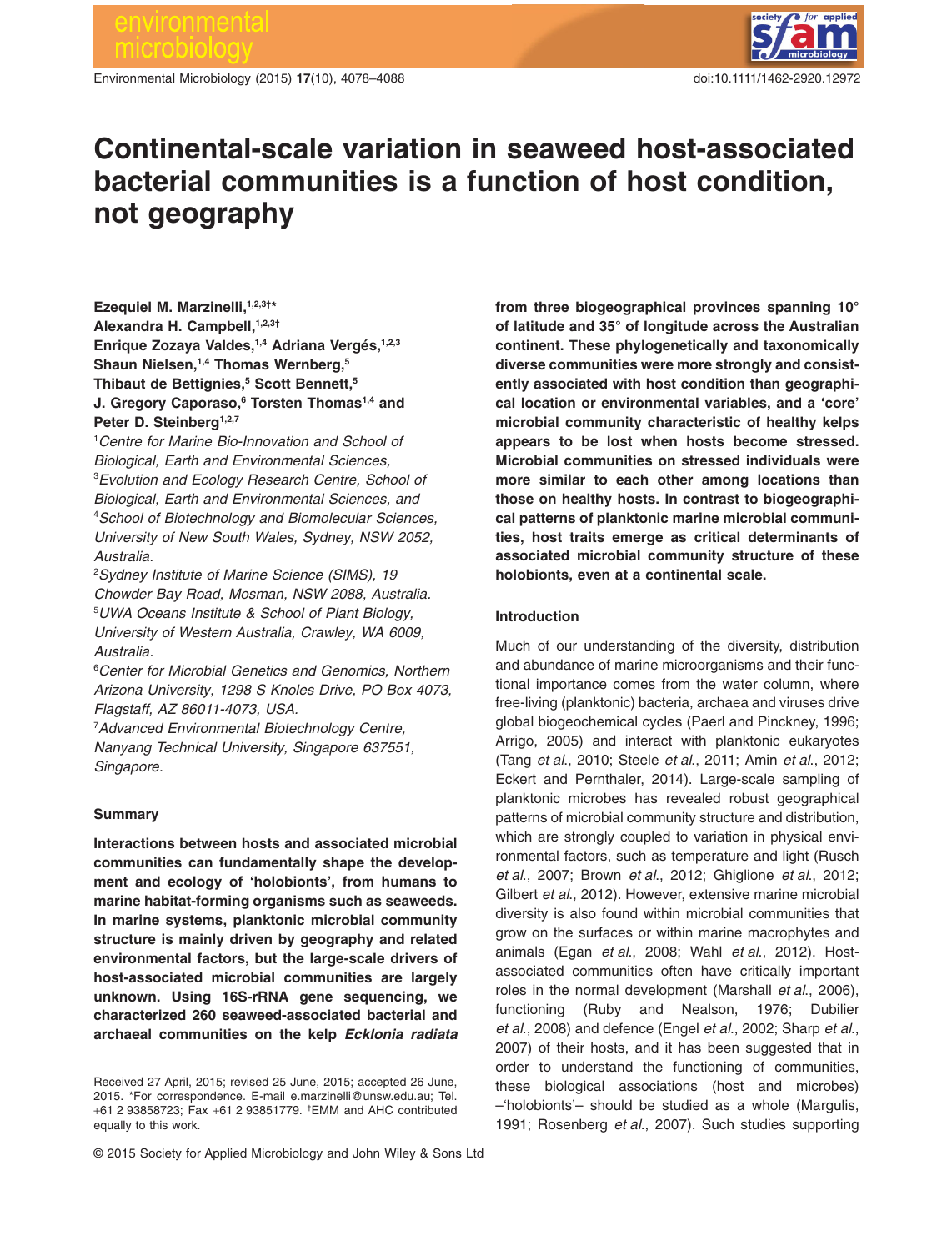the interdependence of macro- and microbiota within holobionts are now emerging from diverse environments, such as corals (Rosenberg *et al*., 2007) and sponges (Fan *et al*., 2012), as well as non-marine systems including the human gut (Singh *et al*., 2013). An emergent message from this work is that disruptions to macro–micro interactions have significant, and often negative, outcomes for the host (Rosenberg *et al*., 2007; Fan *et al*., 2013).

Despite the potentially fundamental role played by marine host-associated microorganisms on the lives of their hosts, there is little (but see e.g. Taylor *et al*., 2005; Morrow *et al*., 2012 for sponge and coral hosts) or no information (particularly for key marine habitat-forming seaweed hosts) on how these communities vary at large spatial scales, nor what the main drivers of this variation are (Egan *et al*., 2008; Wahl *et al*., 2012; Goecke *et al*., 2013). Such an understanding is critical for marine systems, in particular for holobionts such as seaweeds and corals, which are major marine habitat formers supporting diverse communities of macro-organisms via the provision of food and shelter. Thus, any impacts on the interaction between these hosts and their associated microbial community may cascade throughout an entire ecosystem.

Seaweeds (macroalgae) are the dominant habitatforming organisms in temperate systems on rocky shores (Steneck *et al*., 2002). Large canopy-forming seaweeds – kelps – are showing signs of decline from many temperate reefs around the world, and such declines are typically associated with anthropogenic environmental change (Steneck *et al*., 2002; Airoldi and Beck, 2007; Connell *et al*., 2008; Wernberg *et al*., 2011a). Seaweeds, like other living surfaces in the ocean, are covered in biofilms (Egan *et al*., 2013), but in contrast to planktonic microbial communities very little is known about how the composition of seaweed-associated communities varies across large spatial scales, as a function of seaweed condition or key environmental parameters (Lachnit *et al*., 2011).

While planktonic bacterial community composition is most strongly influenced by environmental conditions, we hypothesized that host-associated bacteria would be most strongly related to the condition of the host, i.e. stressed versus non-stressed or 'healthy' hosts, due to the intimate relationship that exists between them. To begin to understand what drives the structure and composition of microbial communities of the dominant holobionts in temperate marine systems, we sampled microbial communities on populations of the dominant kelp *Ecklonia radiata* at a total of 27 sites around temperate Australia, encompassing three distinct biogeographical provinces (Wernberg *et al*., 2013): two on the east coast (the states of New South Wales, NSW; and Tasmania, TAS), spanning 10° of latitude (*c.* 1200 km) and separated by 35° of longitude **Table 1.** Location of and *in situ* water temperature (8–12 m depth) at the 27 sites sampled in three biogeographical provinces (BP) along the east (NSW, TAS) and west (WA) coasts of Australia during April– May 2011.

| BP         | Region          | Site           | Latitude                 | Longitude                 | Temperature<br>$(^{\circ}C)$ |
|------------|-----------------|----------------|--------------------------|---------------------------|------------------------------|
| <b>NSW</b> | Crowdy          | Me             | S 31° 46.08'             | E 152° 48.53'             | 23                           |
|            | Head            | Di             | S 31° 42.79'             | E 152° 48.15'             | 23                           |
|            |                 | Cr             | S 31° 50.28'             | E 152° 45.23'             | 23                           |
|            | Sydney          | <b>CB</b>      | S 33° 59.90'             | E 151° 14.80'             | 22                           |
|            |                 | Ku             | S 34° 01.16'             | E 151° 13.89'             | 22                           |
|            |                 | LB             | S 33° 58.00'             | E 151° 15.42'             | 22                           |
|            | <b>Batemans</b> | To             | S 35° 44.88'             | E 150° 15.27'             | 21                           |
|            | Bay             | Pr             | S 35° 48.00'             | E 150° 13.99'             | 21                           |
|            |                 | Mo             | S 35° 46.85'             | E 150° 14.23'             | 21                           |
| TAS        | <b>Bicheno</b>  | <b>B7</b>      | S 41° 54.53'             | E 148° 19.28'             | 15                           |
|            |                 | B <sub>8</sub> | S 41° 50.79'             | E 148° 16.71'             | 15                           |
|            |                 | <b>B9</b>      | S 41° 52.16'             | E 148° 18.18'             | 15                           |
|            | Fortescue       | F <sub>4</sub> | S 43° 08.39'             | $E$ 148 $^{\circ}$ 00.10' | 15                           |
|            | Bay             | F <sub>5</sub> | S 43° 07.40'             | E 147° 58.55'             | 15                           |
|            |                 | F <sub>6</sub> | S 43° 08.21'             | E 147° 58.19'             | 15                           |
|            | Southport       | S <sub>1</sub> | S 43° 27.53′             | E 146° 59.49'             | 14                           |
|            |                 | S <sub>2</sub> | S 43° 31.78'             | E 146° 57.40'             | 14                           |
|            |                 | S <sub>3</sub> | S 43° 25.54'             | E 147° 01.39'             | 14                           |
| <b>WA</b>  | Jurien Bay      | J1             | S 30° 15.96'             | E 114° 58.53'             | 24                           |
|            |                 | J <sub>2</sub> | $S$ 30 $^{\circ}$ 18.63' | E 114° 58.42'             | 24                           |
|            |                 | J3             | S 30° 18.21'             | E 114° 59.35'             | 24                           |
|            | Marmion         | M <sub>1</sub> | S 31° 51.87'             | E 115° 42.48'             | 24                           |
|            |                 | M <sub>2</sub> | S 31° 47.33'             | E 115° 40.73'             | 24                           |
|            |                 | M <sub>3</sub> | S 31° 46.67'             | E 115° 40.57'             | 24                           |
|            | Hamelin         | H1             | S 34° 13.80'             | E 115° 00.86'             | 23                           |
|            | Bay             | H <sub>2</sub> | S 34° 16.07'             | E 115° 01.13'             | 23                           |
|            |                 | H <sub>3</sub> | S 34° 15.39'             | E 115° 00.48'             | 23                           |

(> 4000 km), from the third province on the west coast (the state of Western Australia, WA), spanning 4° of latitude (*c.* 600 km). We assessed the frequency and severity of stressed kelp phenotypes at replicate sites in northern, central and southern regions within each province (Table 1) and took samples of host-associated microbial communities from stressed or 'bleached' individuals and 'healthy' individuals. We used high-throughput 16S rRNA gene-tag sequencing to compare the structure of bacterial and archaeal biofilms among places and algal conditions, and related these patterns to environmental variables measured *in situ*. Thus, we quantified patterns of microbial communities and measured potentially important environmental drivers on relevant spatial scales to determine how (i) geography and (ii) host condition influenced hostassociated community structure.

# **Results**

# *Kelp condition and associated microbial communities*

Over half of all kelp individuals sampled had some visible signs of thallus bleaching (Fig. 1A), but the proportion of bleached individuals in each population or the severity of bleaching (% cover of bleaching per thallus) across the three biogeographical provinces did not differ [analysis of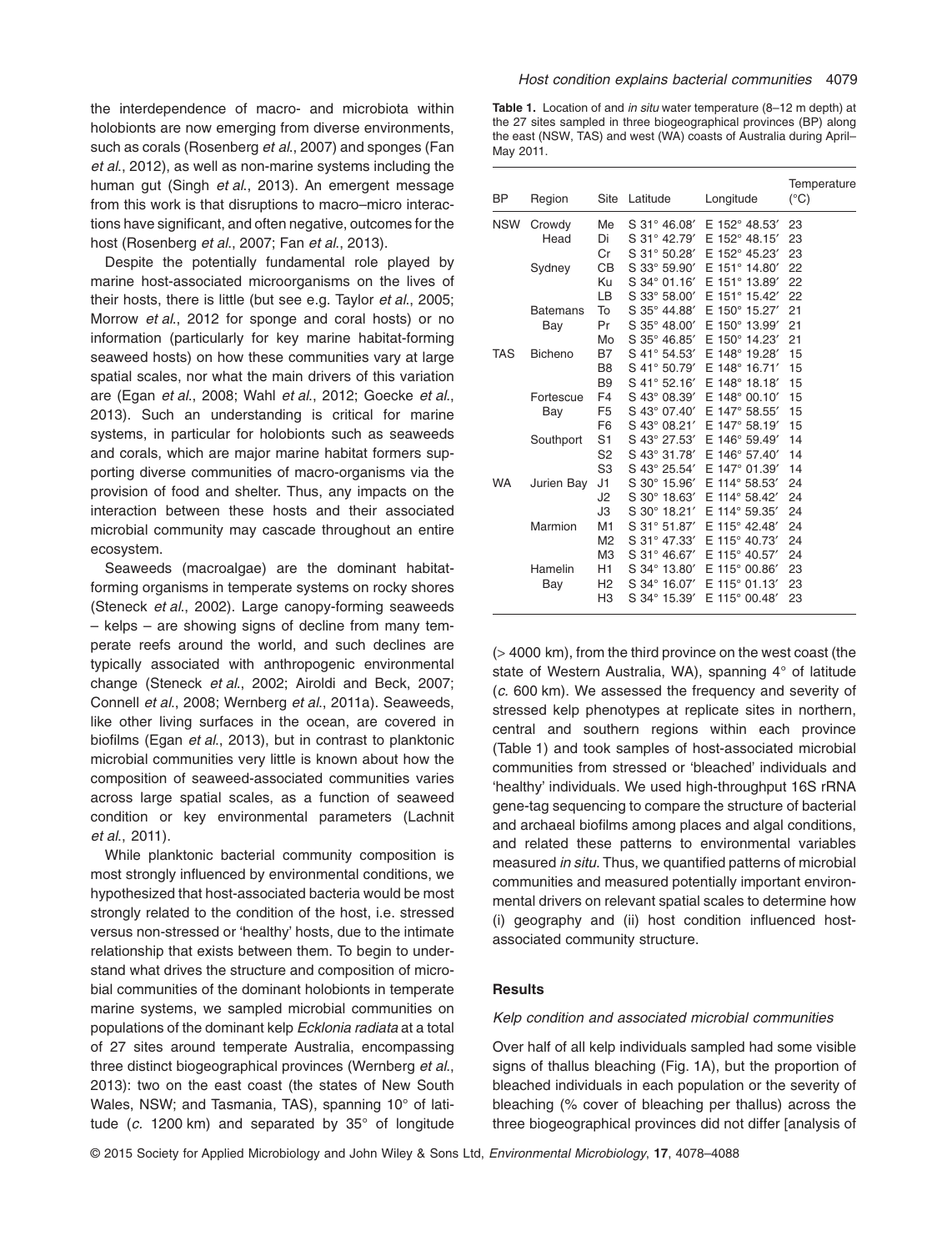

Fig. 1. Host bleaching was common across the temperate coastlines of eastern and western Australia (A, proportion of kelp individuals with bleaching in each population and percentage cover of bleached tissue on the thallus of each individual; mean + SE,  $n = 30$  per region) and negatively affected kelp photosynthetic efficiency (B, quantum yield describes the probability that an absorbed light quanta are utilized to push electrons through photosystem II; mean + SE, *n* = 15). NSW, TAS and WA: biogeographical provinces along the east and west coast of Australia (Table 1). Arrows point towards increasing latitude.

variance (ANOVA)  $F_{2,18} = 0.56$  and 3.45, respectively, *P* > 0.05, Fig. 1A]. Bleaching was rare only at the southernmost (coldest) site in TAS (∼ 10%; Fig. 1A). Bleached individuals exhibited signs of physiological stress, with significantly lower photosynthetic efficiency than unbleached kelp (ANOVA  $F_{1,28} = 47$ ,  $P < 0.001$ , Fig. 1B).

The 16S rRNA gene sequencing information for the microbial community of 260 algal samples was analysed at the level of operational taxonomic units (OTU) at 97% sequence identity. Overall, 1107 OTUs were obtained using a closed-reference protocol, which only considered reads that matched the Greengenes database (> 97% identity), thus representing the part of *E. radiata*'s microbial community that has been previously described in other 16S rRNA gene-based studies. These OTUs belonged to 235 families, 116 orders, 89 classes and 49 phyla, revealing a taxonomically diverse microbial community on *E. radiata*. In addition, 7426 OTUs were obtained using an open-reference protocol, which is based on *de novo* clustering of sequences and therefore describes the total OTU diversity, previously described or not. A comparison of the two protocols indicated that about 85% of the OTU diversity on *E. radiata* could not be classified to previously described bacteria and archaea. Communities on both kelp phenotypes were well represented for both protocols (Fig. S1).

Microbial community structure consistently differed between healthy and bleached kelp, despite significant variability among sites, using both the relative abundance of OTUs ('structure') and composition (only presence/ absence of OTUs) obtained through the closed-reference protocol [permutational multivariate analyses of variance (PERMANOVA) pseudo- $F_{17,208} = 2.50$  and 1.70 for structure and composition, respectively, on independent bleached or healthy tissue samples at each site, *P* < 0.001, Table 2, Fig. 2A]. This difference was consistent for 89% (structure) and 77% (composition) of all sites across Australia (post-hoc pairwise tests, *P* < 0.05, Table S1). Overall, 85 OTUs (8%) were unique to healthy kelp and 60 (5%) to bleached kelp. Estimates of the components of variation in the PERMANOVA analyses showed that kelp condition (healthy versus bleached) explained a significantly greater amount of the variation in microbial communities across the continent than geographical location (Table S2 and Fig. 2B), despite differences between biogeographical provinces and regions within each province (Table 2, Fig. 2A).

These differences in microbial community structure and composition between host types were even stronger when using the open-reference protocol, with significant differences for 92% (structure) and 96% (composition) of the sites (PERMANOVA pseudo- $F_{17,208} = 2.41$  and 1.85 for structure and composition, respectively, *P* < 0.001; post-hoc pairwise tests, *P* < 0.05; Table 2 and Table S1). Kelp condition, rather than spatial differences, again explained a significantly greater amount of the variability in microbial community structure for these data (Table S2).

The extent to which geography affected patterns in microbial community structure differed between healthy and stressed thalli, with a lack of consistent latitudinal pattern for microbial communities on stressed, but not healthy hosts (PERMANOVA, interaction between kelp condition and region, pseudo- $F_{2,17} = 1.80$ ,  $P < 0.05$ , Table 2). Microbial communities on bleached individuals were more similar to each other among regions, while healthy hosts maintained region-specific biofilm structures (post-hoc pairwise tests, *P* < 0.05, Table 2).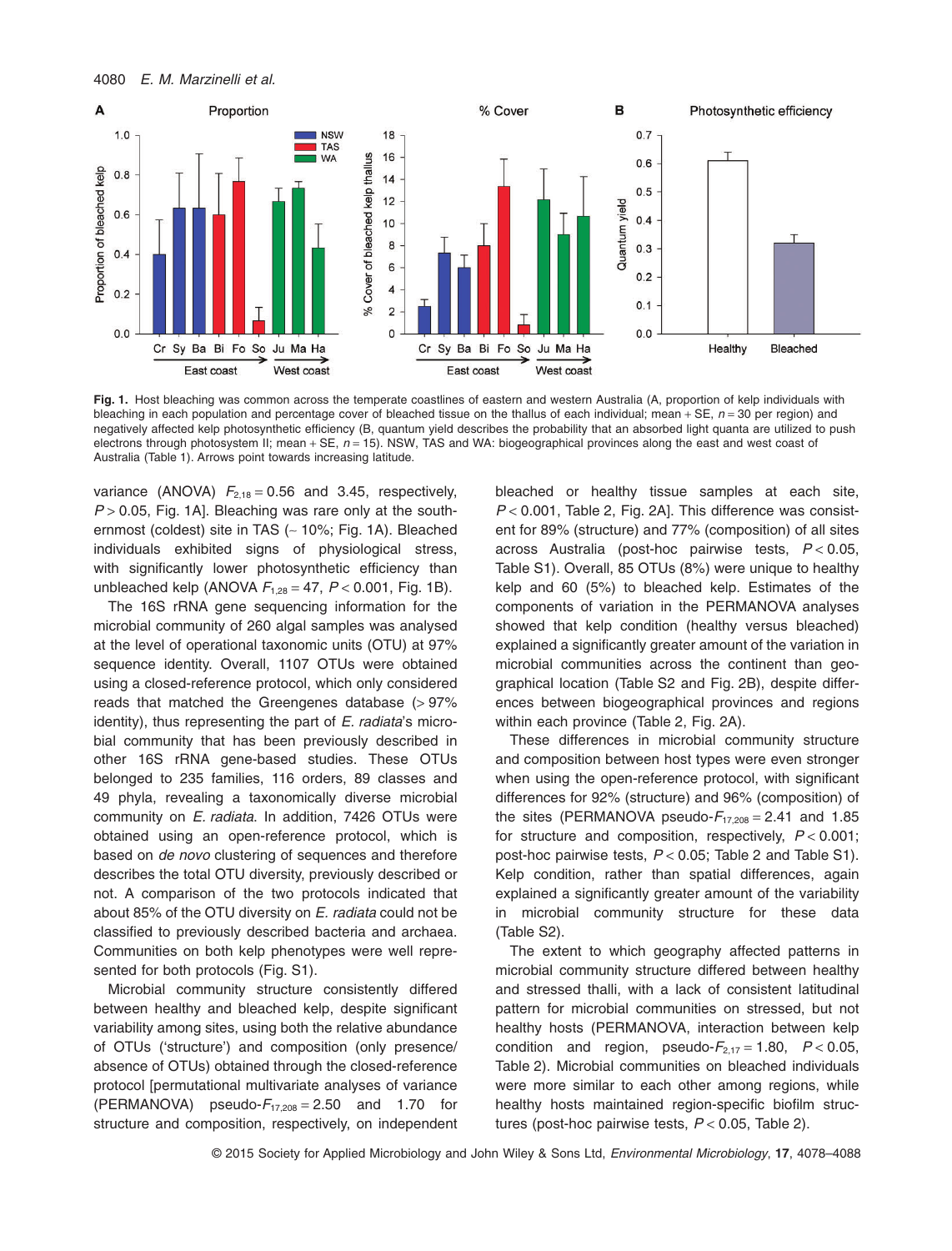| d<br>$\overline{ }$<br>Ś<br>ś<br>$\overline{a}$<br>$\frac{1}{2}$<br>an-reference OTUs on healt<br>i<br>Ö |  |
|----------------------------------------------------------------------------------------------------------|--|
|                                                                                                          |  |
| ne or presence/absence (P/A) of closed- or onen-in-                                                      |  |
| $\frac{2}{2}$<br>5<br>lyo dhu                                                                            |  |
| are mort-transforman haiditing an inno<br>j<br>j<br>S<br>;<br>)<br>)                                     |  |
| j<br>ミくこく<br>)<br>)<br>maasi ira :<br>j<br>IN ITIeasul<br>ł<br>֠                                         |  |
| i<br>l<br>ļ                                                                                              |  |
|                                                                                                          |  |
|                                                                                                          |  |

|                               |         |                       |                                                                  |       | Closed-reference    |                                                         |       |                                      |                                         |       | Open-reference      |                                   |       |
|-------------------------------|---------|-----------------------|------------------------------------------------------------------|-------|---------------------|---------------------------------------------------------|-------|--------------------------------------|-----------------------------------------|-------|---------------------|-----------------------------------|-------|
|                               |         |                       | Square root                                                      |       |                     | $\frac{1}{2}$                                           |       |                                      | Square root                             |       |                     | A∕a                               |       |
| Source                        | ð       | SM                    | pseudo-F                                                         | Q     | SM                  | pseudo-F                                                | Q     | SM                                   | pseudo-F                                | σ     | SM                  | pseudo-F                          | σ     |
| ပိ                            |         | 34 941                | 30.55                                                            | 0.001 | 6776                | 8.20                                                    | 0.007 | 52465                                | 22.82                                   | 0.001 | 27164               | 22.72                             | 0.007 |
| BP                            |         | 8958                  | 4.82                                                             | 0.001 | 4417                |                                                         | 0.001 | 19484                                |                                         | 10001 | 11 238              | 7.00                              | 0.001 |
| Re                            | 2 2 2 2 | 4171                  | 2.24                                                             | 0.005 | 2318                | $3.798720$<br>$-2.79820$                                | 0.044 | 7460                                 | 6.65<br>2.55                            | 0.001 | 4145                | 2.58                              | 0.001 |
| $Co \times BP$                |         | 4350                  | 3.80                                                             | 0.001 | 1782                |                                                         | 0.009 | 9067                                 | 3.94                                    | 0.001 | 3839                |                                   | 0.001 |
| $Co \times Re$                |         | 1944                  | 1.70                                                             | 0.053 | 936                 |                                                         | 0.312 | 4132                                 | 1.80                                    | 0.025 | 2040                | 3.21                              | 0.050 |
| BP × Re                       | 4       | 5281                  | 2.84                                                             | 0.001 | 3609                |                                                         | 0.001 | 8336                                 | 2.85                                    | 0.001 | 5396                | 3.36                              | 0.001 |
| $Si(BP \times Re)$            |         | 1859                  | 4.06                                                             | 0.001 | 1294                | 2.66                                                    | 0.001 | 2928                                 | 3.07                                    | 0.001 | 1606                | 2.48                              | 0.001 |
| $Co \times BP \times Re$      |         | 1381                  | 1.21                                                             | 0.205 | 963                 | 1.17                                                    | 0.252 | 3205                                 | 1.39                                    | 0.058 | 1774                | 1.48                              | 0.054 |
| $Co \times Si (BP \times Re)$ | H       | 1144                  | 2.50                                                             | 0.001 | 826                 | 1.70                                                    | 0.007 | 2299                                 | 2.41                                    | 0.001 | 1196                | 1.85                              | 0.007 |
| Residual                      | 208     | 457                   |                                                                  |       | 487                 |                                                         |       | 953                                  |                                         |       | 647                 |                                   |       |
| Pairwise tests                |         |                       |                                                                  |       |                     |                                                         |       |                                      |                                         |       |                     |                                   |       |
| Co x Si [Re(BP)]: Co          |         |                       |                                                                  | S1)   |                     | He $\neq$ BI in 77% of sites (Table S1)                 |       |                                      | He $\neq$ BI in 92% of sites (Table S1) |       | $He \neq B$         | in 96% of sites (Table S1)        |       |
| $Co \times BP$ : BP           |         |                       | He≠Bl in 89% of sites (Table<br>He and Bl: NSW ≠TAS ≠WA          |       |                     | He: NSW $\neq$ TAS $\neq$ WA<br>BI: NSW $\neq$ TAS = WA |       |                                      | He and BI: NSW $\neq$ TAS $\neq$ WA     |       | He and              | BI: NSW $\neq$ TAS $\neq$ WA      |       |
| $BP \times$ Re: $BP$          |         |                       | N: NSW $\neq$ TAS = WA                                           |       |                     | N: NSW $\neq$ TAS = WA                                  |       |                                      | N, C, S: NSN $\neq$ DAS $\neq$ DAS      |       |                     | N, C, S: NSW $\neq$ TAS $\neq$ WA |       |
|                               |         |                       | C and S: NSW $\neq$ TAS $\neq$ WA                                |       |                     | C and S: NSW $\neq$ TAS $\neq$ WA                       |       |                                      |                                         |       |                     |                                   |       |
| $BP \times$ Re: Re            |         |                       | $N = 0$ ; $N = 1$<br>$N = 2$ ; $N = 1$<br>$TAS: N = S; G \neq S$ |       | NSW: $N \neq C = S$ | ပ<br>TAS and WA: $N \neq C \neq$                        |       | $NSW: N \neq C = S$                  | TAS and WA: $N \neq C \neq S$           |       | $NSW: N \neq C = S$ | ပ<br>TAS and WA: $N \neq C \neq$  |       |
|                               |         | WA: $N \neq C \neq S$ |                                                                  |       |                     |                                                         |       |                                      |                                         |       |                     |                                   |       |
| $Co \times Rec$ : Re          |         |                       |                                                                  |       |                     |                                                         |       | He: $N = C \neq S$<br>S<br>$Bi: N =$ | $Q \neq$                                |       |                     |                                   |       |

*Host condition explains bacterial communities* 4081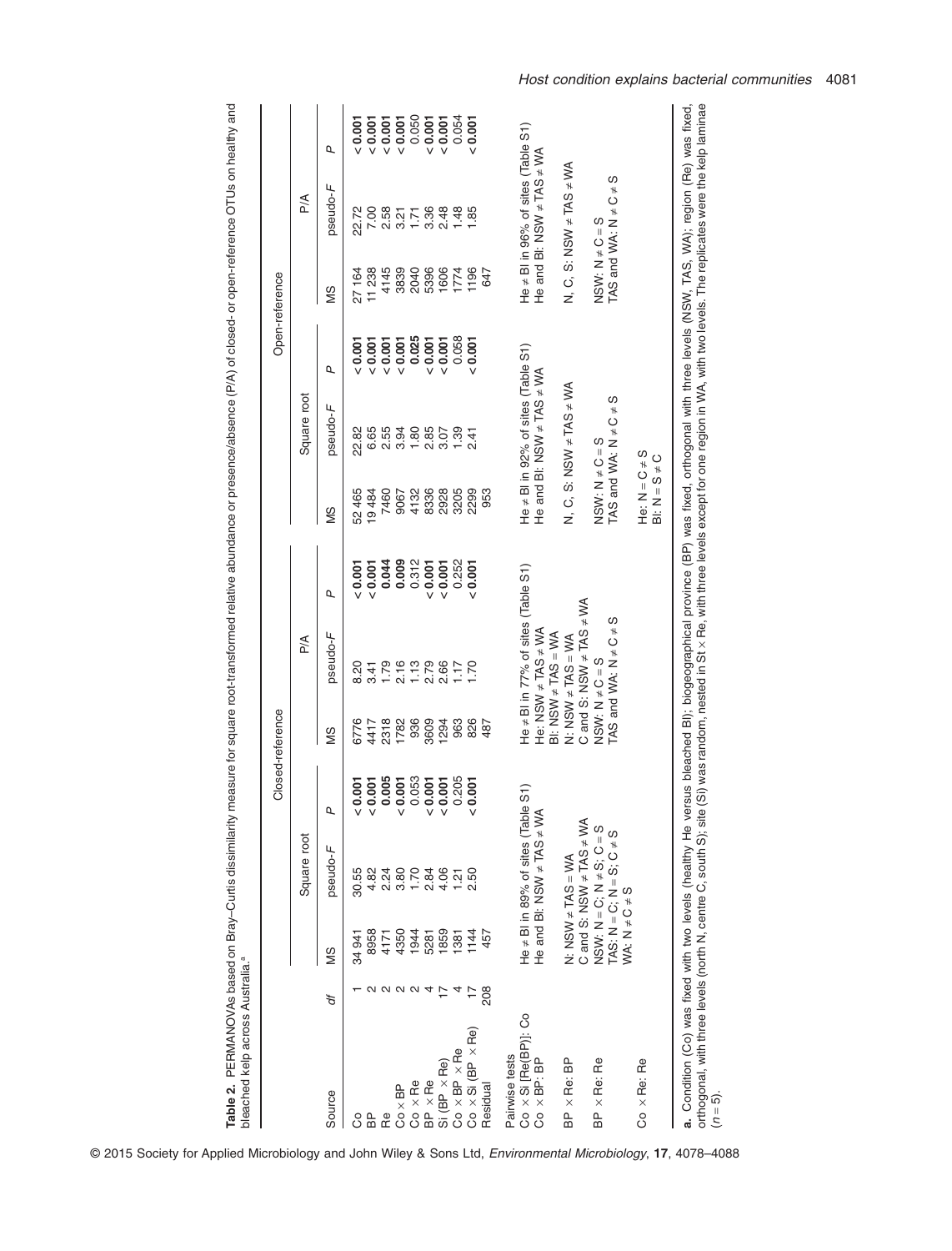# 4082 *E. M. Marzinelli et al.*



Fia. 2. Continental-scale variation in microbial communities was more strongly related to host condition than geography (A, B) or associated environmental variables (C), and was explained by small numbers of OTUs (D).

A. nMDS of distances among centroids (sites; Bray–Curtis on square-root OTU abundance, closed-reference protocol) for healthy (empty symbols) or bleached hosts (filled symbols) in each biogeographical province (NSW, TAS, WA; regions north: circles; centre: squares; south: triangles).

B. Components of variation estimates for fixed and random terms in the model (community structure, closed-reference protocol).

C. Pearson's correlations between community structure (in A) and environmental variables (T: mean temperature, L: mean light intensity, W: mean wave energy, W<sub>m</sub>: maximum wave energy); host condition (H: healthy, B: bleached).

D. nMDS (as in A) based on a subset of 13 OTUs strongly correlated to the full OTU set (1107 OTUs).

We further investigated whether there were fundamental differences in the properties of communities on healthy versus stressed hosts using network analysis. These analyses showed significantly higher connectedness among OTUs in communities on healthy than on bleached kelp [average clustering coefficient (CC):  $0.35 \pm$  SE 0.01 versus 0.20 ± SE 0.01, ANOVA *F*1,4 = 140, *P* < 0.001; Fig. S2].

*Relationships between geographical differences in microbial communities and environmental variables for healthy and bleached hosts*

Because environmental variables were measured on a per site basis (which included both healthy and stressed kelps), it was not possible to do an analysis examining the interactive effect of these variables and host condition on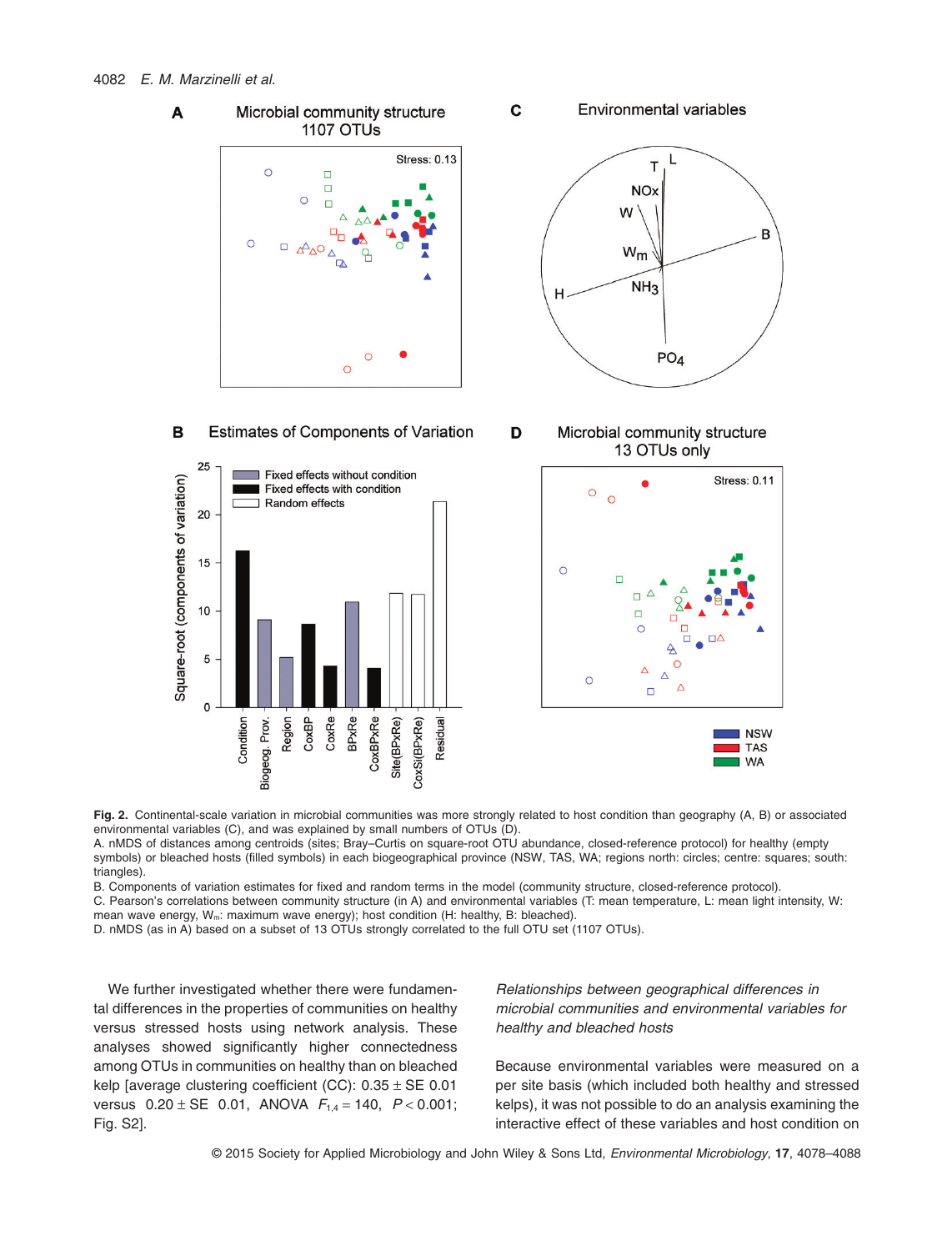microbial communities. Thus, analyses of relationships between environmental variables and microbial communities were done separately for healthy or bleached hosts (*Experimental procedures*). Differences in environmental variables explained two to three times the amount of the variability in microbial communities on healthy than on bleached kelp among biogeographical provinces and regions (24–33% and 10–13%, respectively, distancebased linear modelling (DISTLM) analyses, Table S3 and Fig. 2C). This is consistent with the idea that healthy *E. radiata* maintain microbial communities more specific to their environment, but when algae become stressed and bleach this specificity breaks down. *In situ* mean water temperature and mean light intensity were strongly and consistently related to microbial communities on healthy and bleached kelp, with changes in community structure and composition following a gradient from lowest (TAS) to highest (WA) mean temperature and light values. Mean and maximum wave motion were also strongly related to microbial communities, but only on healthy hosts, while closed-reference community composition was strongly related to phosphate concentration (Fig. 2C, Table S3 and Fig. S3).

# *Structural redundancy in host-associated microbial communities*

In order to determine whether there was a 'core' set of microbial taxa in the kelp holobiont, we identified the smallest subset(s) of OTUs with a multivariate pattern of community structure that closely matched that of the whole community using a stepwise procedure (*Experimental procedures*). A smallest subset of 13 OTUs (1.2% of the total pool) was found whose similarity matrix across all samples correlated strongly with that of the full OTU set obtained through the closed-reference protocol (1107 variables; BVSTEP analyses  $p > 0.9$ , Fig. 2D). This was not the only subset of OTUs that could explain the observed pattern: three other independent sets of 17 (1.5%), 23 (2.1%) and 32 (2.9%) OTUs were also found to correlate strongly  $(p > 0.9)$  with the multivariate pattern of the entire microbial community (all OTUs belonged to Bacteria). In combination, these subsets represented < 8% of the total number of OTUs and ∼ 33% of the total sequences obtained. In subsequent subsets ( $\rho$  < 0.9), the numbers of OTUs increased abruptly as  $\rho$  decreased (Fig. S2).

We further used SIMPER analysis to determine the OTUs contributing specifically to the differences in the communities on healthy versus bleached hosts. Forty-two (4%) and 286 (26%) OTUs contributed to 50% and 90% of the difference in community structure between healthy and bleached kelp respectively (Fig. 3). The OTUs that were more abundant in bleached samples belonged at the family-level, mostly to the taxa *Rhodobacteraceae* and *Flavobacteriaceae* (16 out 29 OTUs that were enriched in bleached samples). Within those families, some OTUs could be assigned to genera whose bacterial members have previously been shown or implied in causing disease



**Fig. 3.** Dendrogram of Bray–Curtis similarities for OTUs' standardized abundance showing the 4% of known OTUs that contributed 50% to the dissimilarity in community structure on healthy versus bleached hosts. Mean abundance (square root-transformed) on healthy (white bars) and bleached (grey bars) hosts is shown next to each OTU.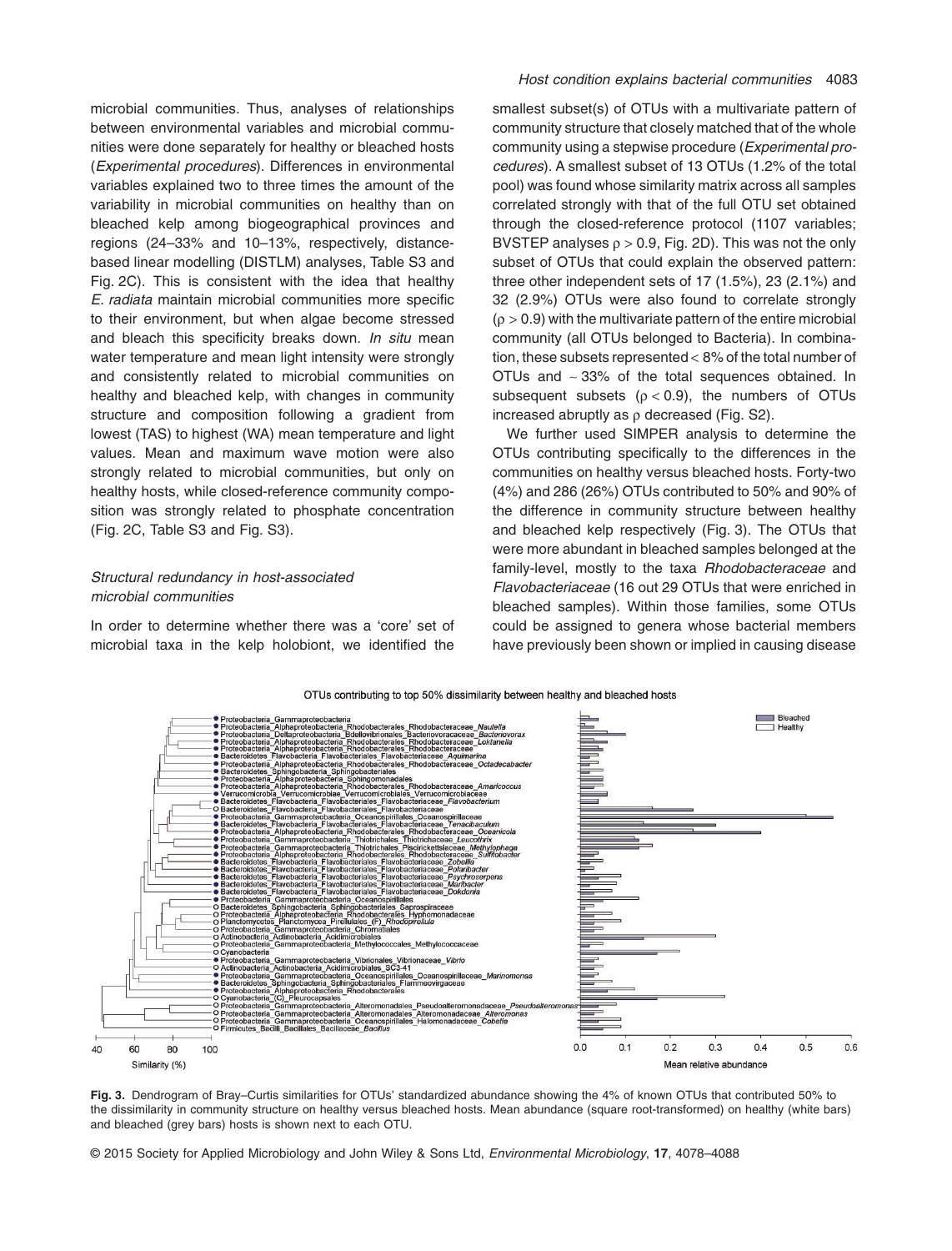or damage to macroalgae. These include, for example, the genus *Nautella*, which contains a pathogen that caused a bleaching disease in the red algae *Delisea pulchra* (Case *et al*., 2011), and the genus *Aquamarina*, whose members have been shown to possess diverse agarolytic and algicidal activities (Chen *et al*., 2012; Lin *et al*., 2012).

# **Discussion**

Our study assessed community structure and distribution of marine microorganisms associated with sessile seaweed hosts at a continental scale across three distinct biogeographical provinces. These microbial communities were most strongly and consistently associated with host condition, i.e. whether the host exhibited signs of stress or not, rather than with geographical location or related differences in environmental variables. While there was geographical variation in these communities as well, particularly where hosts were healthy, the strong geographical pattern observed in large-scale studies of marine planktonic microbial communities was not evident. This suggests that host traits are potentially more important in influencing the structure of host-associated microbial communities than large-scale spatial and environmental factors (Rosenberg *et al*., 2007; Singh *et al*., 2013).

Recent theoretical work has shown that planktonic microorganisms can evolve at a faster rate than their rate of dispersal by oceanographic processes, leading to strong biogeographical differences in community composition (Hellweger *et al*., 2014). This model is supported by data from large-scale sampling of planktonic microbial communities, which also show that gradients of environmental variables, such as water temperature and light, strongly influence such communities (Rusch *et al*., 2007; Brown *et al*., 2012; Gilbert *et al*., 2012). In contrast, our data showed strong consistency in the structure of hostassociated microbial communities at similar spatial scales. This could suggest that the oceans may act as sources of microbial diversity, where microbes evolve rapidly (potentially as a result of shifts in oceanographic conditions), whereas hosts may act as reservoirs, colonized by a subset of bacteria available in the planktonic species pool that persist in the microenvironment provided by the host.

Where relationships between latitude or environmental variables and host-associated microbial communities did exist, these were stronger for communities associated with healthy hosts than those on bleached hosts. This suggests that environmental effects and consequent spatial variation in microbial communities on healthy hosts may break down when hosts are stressed, with the relationship between hosts and their associated microbial communities becoming disrupted and less stringent.

While microbial communities associated with stressed versus healthy hosts differed significantly, these differences could be attributed to a relatively small subset of OTUs. Less than 8% of the OTUs explained most of the variability in community structure, and within these, several independent subsets of OTUs showed the same pattern of overall community structure, indicating ecological redundancy among microbial taxa. That is, there are likely different subsets of bacteria that have the same or closely related affinity to host traits or the microenvironment provided by the host, or that are correlated as a result of ecological interactions. This is consistent with the competitive lottery model derived from macroecology (Sale, 1976), where several functionally redundant microbial 'species' can colonize a particular habitat, but the taxonomic outcome for the final community composition depends on the randomness of the initial colonization (Burke *et al*., 2011). Neutral ecological processes may result in different bacteria colonizing surfaces of hosts in different locations, but host traits may subsequently determine a 'core' community assembly through selective processes.

While we do not yet know if the differences in microbial communities are causally linked to host condition for these kelp, disruptions to the microbial consortium of holobionts via host stress can have strong detrimental effects on the host because bacteria within surface biofilms can provide key nutrients, can be integral to the hosts' normal development and may contribute to host defences against natural enemies (Nasrolahi *et al*., 2012; Egan *et al*., 2013). Several studies on other organisms, such as corals and sponges, and even humans, have shown that these disruptions can result in disease (Rosenberg *et al*., 2007; Fan *et al*., 2013; Singh *et al*., 2013), and some of the bacteria found here to be enriched in bleached kelp fall into taxonomic clades that contain known or putative seaweed pathogens (e.g. *Nautella*). In marine systems, e.g. in tropical coral reefs (Rosenberg *et al*., 2007), disease is emerging as a significant ecological factor, and stressed organisms are generally more susceptible to diseases. However, with some rare exceptions (Campbell *et al*., 2011; Case *et al*., 2011), an understanding of the impact of disease on temperate algal forests is almost completely lacking. Algal bleaching can be a sign of stress (Scrosati and DeWreede, 1998; Martone *et al*., 2010) or disease (Campbell *et al*., 2011). This phenomenon appears to be widespread for kelp, with similar proportion of individuals and severity across several biogeographical provinces along the continent. Moreover, observed bleaching was similar to the bacterially induced bleaching described for the red seaweed *D. pulchra* in SE Australia (Campbell *et al*., 2011; Case *et al*., 2011). Although a causal link between bleaching and surface bacteria has not been established for *E. radiata*, the parallels with *D. pulchra* are notable.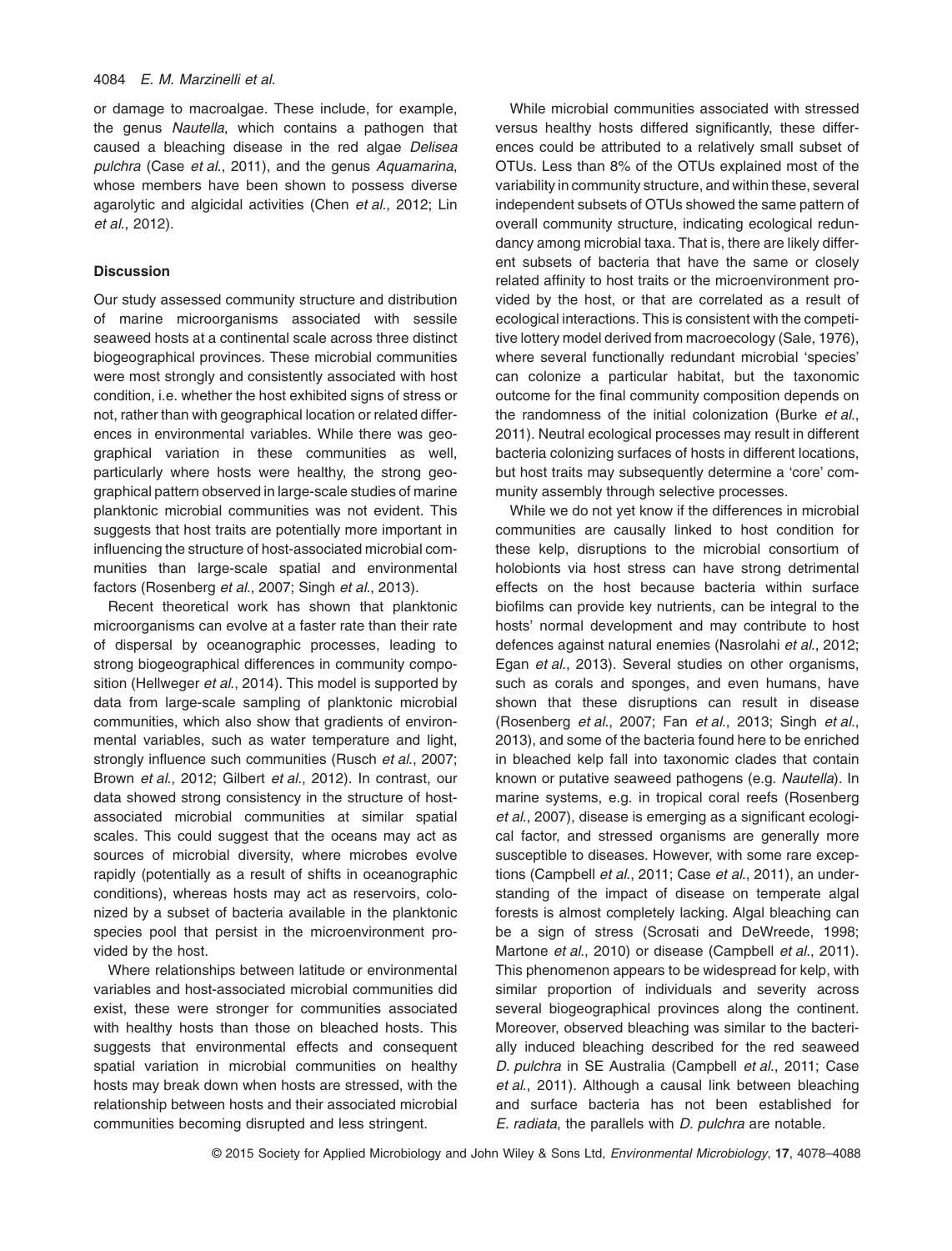Given that habitat-forming seaweeds fundamentally define temperate coastal rocky shores, the potential for algal disease to dramatically affect temperate marine ecosystems is no less significant than that of diseases of coral reefs in the tropics (Steneck *et al*., 2002; Wernberg *et al*., 2011b). Holistic studies linking specific, identified pathogens to their ecological impact, or testing specific hypotheses about microbial disease and habitat or environmental change, are almost entirely lacking for kelp forests. Understanding how hosts and microorganisms interact and how the holobiont adapts to environmental stresses is critical.

#### **Experimental procedures**

## *Sampling design and kelp condition*

A total of 27 *Ecklonia radiata* populations were surveyed along the east and west coast of Australia from 5 April to 5 May 2011 (Table 1), encompassing most of the distribution range of this kelp (South Queensland to mid-WA). We surveyed kelp at 8–12 m depth in three sites separated by 3–4 km within three regions (north, centre, south), 100– 270 km apart in each of three states, New South Wales (NSW; eastern Australia), Tasmania (TAS; south-eastern Australia) and Western Australia (WA), each in a different biogeographical province (Wernberg *et al*., 2013).

In order to compare the influence of host condition with that of geographical variation, microbial communities of 'stressed' versus healthy kelp were compared at each site. The marker of stress was bleaching, visible as a whitening of algal tissue, often associated with loss of surface integrity and known to be associated with microbial disease in other macroalgae (Campbell *et al*., 2011; Case *et al*., 2011). We distinguished bleaching as defined here from discolouration and decay associated with natural senescence by excluding the older tissue (distal tips) of the primary and secondary laminae from our sampling. To characterize the incidence of bleaching, 10 kelp were haphazardly selected while scuba diving, and the presence and percentage cover of thallus bleaching were quantified.

In addition, to characterize the impact of bleaching and to have an objective measure of stress of these hosts, laminae of five healthy and five bleached individuals were collected at three Sydney sites (NSW; Table 1) to quantify photosynthetic efficiency *in situ* (quantum yield, i.e. the probability that an absorbed light quanta are utilized to push electrons through photosystem II, using a Diving-PAM fluorometer), as well as reflectance (colour) at 600 nm in the laboratory (using an OceanOptics spectrometer) to obtain a quantitative measure of the bleaching phenotype. Visibly bleached tissue was clearly distinguishable, with a significantly higher reflectance than 'healthy' tissue (ANOVA,  $F_{1,28} = 80$ ,  $P < 0.001$ ).

# *Measurement of environmental variables*

At each site, a rope with a hemispherical buoy was attached to a flat section of the seabed and Hobo® pendant data loggers, and waveline magnets (Onset HOBO #UA-002-64 and Onset HOBO G-logger #UA-004-64) were cable-tied to the upward facing flat side of the buoy to measure *in situ* water temperature (°C), illuminance (Lux) as a measure of light intensity, and wave motion (m s<sup>−</sup><sup>2</sup> ) daily at ∼ 50 cm above the seabed (approximate kelp laminae height). Loggers were collected after 1 month, and the mean and maximum values were calculated for each variable. In addition, water samples (50 ml) were collected *in situ* using a syringe. Samples were then taken to the surface, filtered using a 0.45 μm polypropylene GMF syringe filter and stored at −20°C until processing. NH<sub>3</sub>, NO<sub>x</sub> and PO<sub>4</sub> concentrations (mg  $\vert^{-1}$ ) were quantified using a Lachat Quickchem 8500 Flow Injection Analyser (Hach, CO, USA).

#### *Analysis of associated microbial communities*

To characterize microbial communities associated with surfaces of healthy and bleached kelp tissues, we consistently sampled the middle section of a secondary lamina located at approximately the same distance from the meristem of five healthy and five bleached individuals per site. Samples were enclosed individually inside press-seal bags *in situ* and brought to the surface where  $20 \text{ cm}^2$  of each algal surface was rinsed with filtered seawater, then wiped gently with a sterile cotton swab for 30 s. The swabs were aseptically transferred into sterile cryo-tubes and immediately stored in a dry-shipper with liquid nitrogen onsite. Samples were then transferred to a −80**°**C freezer in the laboratory until processing.

Microbial DNA was extracted from each cotton swab using a 96-well PowerSoil DNA Isolation Kit (MO Bio Laboratories) and stored at −20**°**C. The v4 region of the bacterial and archaeal 16S rRNA gene was amplified and sequenced on a HiSeq2000 platform as part of the Earth Microbiome Project (EMP) (Caporaso *et al*., 2012). Sequences were processed using the QIIME software (Caporaso *et al*., 2010) following the standard protocols of the EMP [\(http://www](http://www.earthmicrobiome.org) [.earthmicrobiome.org\)](http://www.earthmicrobiome.org), which consists of the following steps. The sequencing reads were quality-filtered by first trimming the 3′ end of each read until the first base with a quality score of 3 or less. If the truncated read was shorter than 75 bp or its barcode did not match the expected collection of barcodes, it was discarded. Quality-filtered reads were then assigned to OTUs using both a closed-reference and a subsampled open-reference OTU picking protocol (Caporaso *et al*., 2010). In the closed-reference protocol, only the reads that matched with a minimum of 97% identity to the Greengenes database (DeSantis *et al*., 2006) were assigned to OTUs and the remaining reads were ignored. For the subsampled openreference protocol, first reads that failed to match the Greengenes database with a minimum of 60% sequence identity were filtered out. The remaining reads were clustered against a reference database, and those that fail to hit the reference were randomly subsampled and clustered *de novo*. A representative sequence of each of these new OTU clusters was used to make a new reference. In a second round of closed reference clustering, more sequences were clustered against the reference obtained in the last step. Reads that failed to hit the reference were clustered *de novo* (Caporaso *et al*., 2010). Quality-filtered reads from the HiSeq Illumina platform may still produce spurious OTUs (Reeder and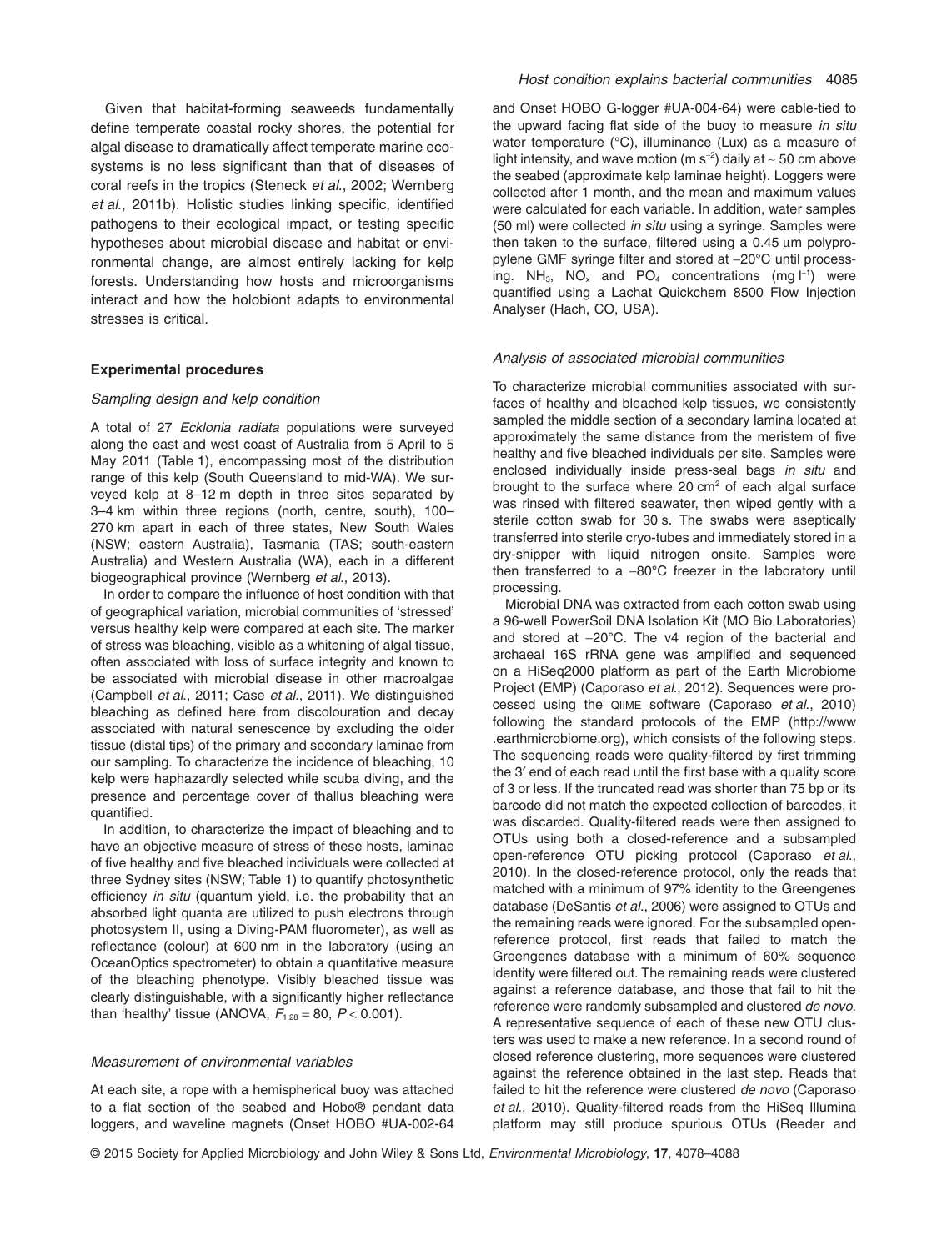Knight, 2009); however, this can be dealt with by applying additional abundance filters to the OTU table (Bokulich *et al*., 2013). Therefore, the OTUs obtained from the subsampled open-reference protocol were removed whenever they had an average abundance across all samples below one. Ten samples, all from a site in north WA (J3 in Table 1), were lost resulting in a final total of 260 sequenced microbial communities.

#### *Statistical analyses*

The proportion of bleached kelp at each site and the percentage cover of bleached tissue per individual were compared across biogeographical provinces (fixed, three levels: WA, NSW, TAS), among regions (fixed, three levels: North, Centre, South) and sites (random, nested in state  $\times$  region, three levels) using ANOVA in GMAV 5 (University of Sydney, Australia). Analysis of variance was also used to compare photosynthetic efficiency between healthy and bleached tissues. Microbial community data (closed- and openreference) were compared between kelp condition (fixed, two levels: healthy versus bleached) and biogeographical provinces, regions and sites (as above) using PERMANOVA (Anderson, 2001) in the PERMANOVA+ add-on for PRIMER v6 (PRIMER-E, UK) (Anderson *et al*., 2007). Similarity matrices based on Bray–Curtis distances of square root-transformed relative abundance ('community structure', which takes into account identity and abundance of OTUs) or presence/ absence ('community composition', which only takes into account identity) were generated for the analyses, which used 9999 permutations of residuals under a reduced model. Estimates of components of variation for fixed and random effects in the model were also obtained from PERMANOVA to compare the relative importance of different terms in the model towards explaining overall variation (Underwood and Petraitis, 1993; Anderson *et al*., 2007). To visualize multivariate patterns in microbial assemblages, distances among centroids for each site were calculated in PERMANOVA+, and non-metric multidimensional scaling (nMDS) was used as an ordination method using PRIMER v6.

Multivariate multiple regression (DISTLM) (McArdle and Anderson, 2001) was used to determine relationships between microbial community structure and composition with environmental variables. Environmental variables that were strongly inter-correlated ( $|r| > 0.9$ ) were excluded from the model, leaving one of these to represent the mutually correlated set (detailed in *Supporting information*). Analyses used Akaike's AIC (An Information Criterion) selection criterion and a best selection procedure to select the best explanatory model, and were done in DISTLM within the PERMANOVA+ add-on (Anderson *et al*., 2007). *P*-values for marginal tests (testing relationships with each environmental variable independently of the others) were calculated using 9999 permutations.

For community structure data obtained using the closedreference protocol, SIMPER analysis (Clarke, 1993) was used to determine the OTUs contributing most to the difference between bleached versus healthy kelp. A Bray–Curtis OTU similarity matrix from standardized relative abundance was constructed for the subset of OTUs contributing to the top 50% dissimilarity between both conditions to determine

patterns of relationships among them using CLUSTER analysis (Clarke and Warwick, 1998). The OTUs selected by SIMPER with < 0.5% relative abundance difference between healthy and bleached hosts were not included in the CLUSTER analysis (< 2%). In addition, BVSTEP analysis was used to find the smallest subset(s) of OTUs with a multivariate pattern of community structure that closely matched that of the whole community, i.e. a betweensamples similarity matrix using the minimum number of OTUs with a Spearman rank correlation  $\rho > 0.9$  to the total OTU similarity matrix. A stepwise procedure was used to randomly select subsets of OTUs, with five random starts each (Clarke) and Warwick, 1998). The selected OTU subset was removed from the matrix, and the procedure was repeated 10 times. These multivariate analyses were done in PRIMER v6 (PRIMER-E, UK).

# *Network analysis*

Networks were generated to compare connectivity between OTUs in communities on healthy and bleached hosts. Data were separated by biogeographical province providing three replicate networks for both healthy and bleached kelp. Correlations between OTUs were calculated using the maximal information coefficient (MIC) (Reshef *et al*., 2011). The MIC between OTU pairs were only considered if present in > 80% of the samples and with *P* < 0.001. Network average CC, which is a measure of connectedness, was calculated for each network using NetworkAnalyser (Assenov *et al*., 2008). The CCs were compared between healthy and bleached communities using a one-factor ANOVA (*n* = 3). Networks were visualized using CYTOSCAPE v2.8.3 by uniting the three healthy and, separately, the three bleached networks (Lopes *et al*., 2010).

# **Acknowledgements**

We would like to thank all those who assisted with fieldwork. particularly T. Peters and R. Neumann, and R. Hill for assistance with quantification of kelp photosynthetic activity. We also thank the members of the Earth Microbiome Project for support. This work was funded by an ARC Discovery Project awarded to PDS and TT, and an ARC Future Fellowship to TW. This is contribution number 161 from the Sydney Institute of Marine Science.

## **References**

- Airoldi, L., and Beck, M.W. (2007) Loss, status and trends for coastal marine habitats of Europe. *Oceanogr Mar Biol* **45:** 345–405.
- Amin, S.A., Parker, M.S., and Armbrust, E.V. (2012) Interactions between diatoms and bacteria. *Microbiol Mol Biol Rev* **76:** 667–684.
- Anderson, M.J. (2001) A new method for non-parametric multivariate analysis of variance. *Aust Ecol* **26:** 32–46.
- Anderson, M.J., Gorley, R.N., and Clarke, K.R. (2007) *Permanova+ for Primer: Guide to Software and Statistical Methods*. Plymouth: Primer-E.
- Arrigo, K.R. (2005) Marine microorganisms and global nutrient cycles. *Nature* **437:** 349–355.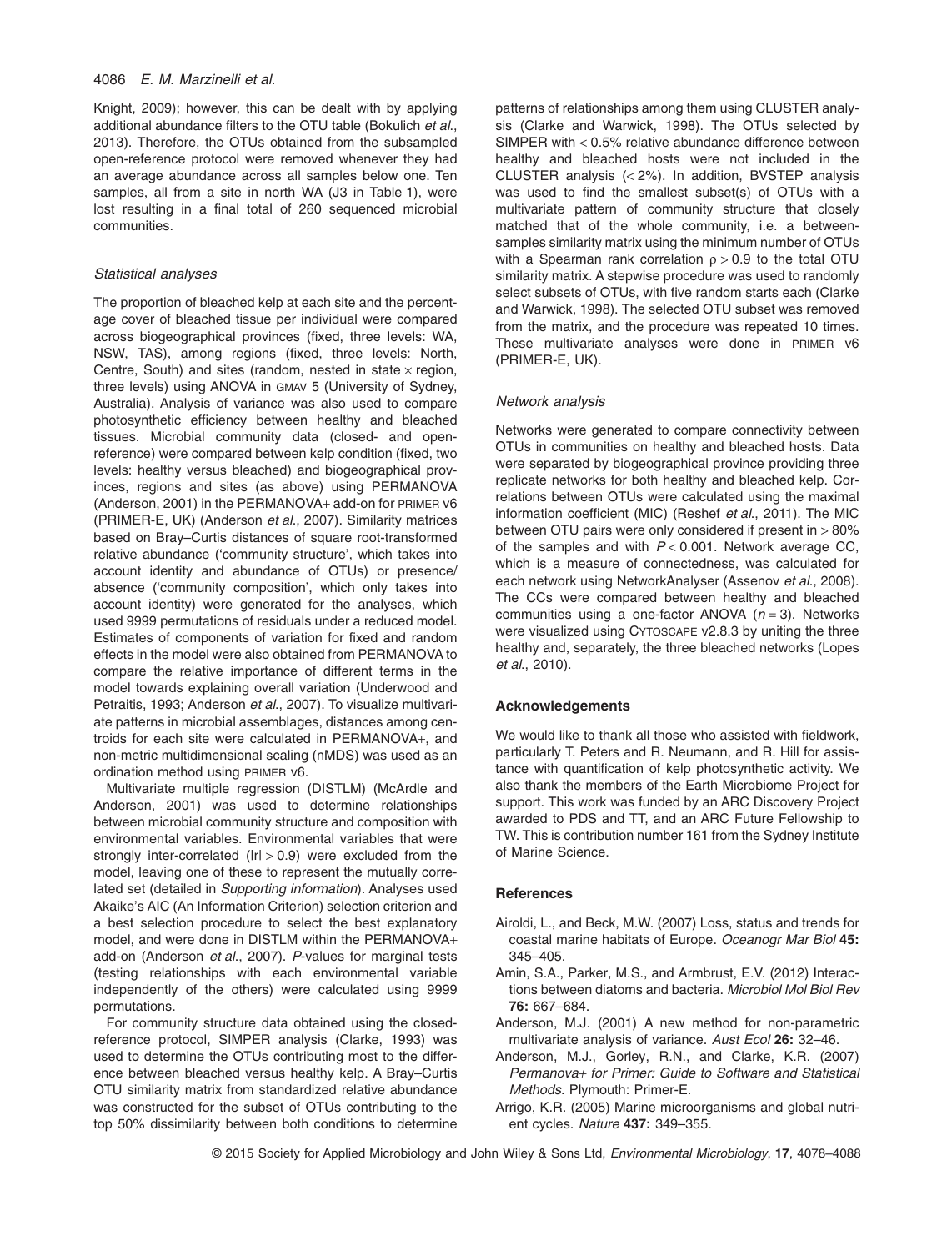- Assenov, Y., Ramirez, F., Schelhorn, S.E., Lengauer, T., and Albrecht, M. (2008) Computing topological parameters of biological networks. *Bioinformatics* **24:** 282–284.
- Bokulich, N.A., Subramanian, S., Faith, J.J., Gevers, D., Gordon, J.I., Knight, R., *et al*. (2013) Quality-filtering vastly improves diversity estimates from Illumina amplicon sequencing. *Nat Methods* **10:** 57–59.
- Brown, M.V., Lauro, F.M., DeMaere, M.Z., Muir, L., Wilkins, D., Thomas, T., *et al*. (2012) Global biogeography of SAR11 marine bacteria. *Mol Syst Biol* **8:** 595.
- Burke, C., Steinberg, P., Rusch, D., Kjelleberg, S., and Thomas, T. (2011) Bacterial community assembly based on functional genes rather than species. *Proc Natl Acad Sci USA* **108:** 14288–14293.
- Campbell, A.H., Harder, T., Nielsen, S., Kjelleberg, S., and Steinberg, P.D. (2011) Climate change and disease: bleaching of a chemically defended seaweed. *Glob Change Biol* **17:** 2958–2970.
- Caporaso, J.G., Kuczynski, J., Stombaugh, J., Bittinger, K., Bushman, F.D., Costello, E.K., *et al*. (2010) QIIME allows analysis of high-throughput community sequencing data. *Nat Methods* **7:** 335–336.
- Caporaso, J.G., Lauber, C.L., Walters, W.A., Berg-Lyons, D., Huntley, J., Fierer, N., *et al*. (2012) Ultra-high-throughput microbial community analysis on the Illumina HiSeq and MiSeq platforms. *ISME J* **6:** 1621–1624.
- Case, R.J., Longford, S.R., Campbell, A.H., Low, A., Tujula, N., Steinberg, P.D., and Kjelleberg, S. (2011) Temperature induced bacterial virulence and bleaching disease in a chemically defended marine macroalga. *Environ Microbiol* **13:** 529–537.
- Chen, W.M., Sheu, F.S., and Sheu, S.Y. (2012) *Aquimarina salinaria* sp nov., a novel algicidal bacterium isolated from a saltpan. *Arch Microbiol* **194:** 103–112.
- Clarke, K.R. (1993) Non-parametric multivariate analyses of changes in community structure. *Aust J Ecol* **18:** 117– 143.
- Clarke, K.R., and Warwick, R.M. (1998) Quantifying structural redundancy in ecological communities. *Oecologia* **113:** 278–289.
- Connell, S.D., Russell, B.D., Turner, D.J., Shepherd, S.A., Kildea, T., Miller, D., *et al*. (2008) Recovering a lost baseline: missing kelp forests from a metropolitan coast. *Mar Ecol Prog Ser* **360:** 63–72.
- DeSantis, T.Z., Hugenholtz, P., Larsen, N., Rojas, M., Brodie, E.L., Keller, K., *et al*. (2006) Greengenes, a chimerachecked 16S rRNA gene database and workbench compatible with ARB. *Appl Environ Microbiol* **72:** 5069–5072.
- Dubilier, N., Bergin, C., and Lott, C. (2008) Symbiotic diversity in marine animals: the art of harnessing chemosynthesis. *Nat Rev Microbiol* **6:** 725–740.
- Eckert, E.M., and Pernthaler, J. (2014) Bacterial epibionts of *Daphnia*: a potential route for the transfer of dissolved organic carbon in freshwater food webs. *Isme Journal* **8:** 1808–1819.
- Egan, S., Thomas, T., and Kjelleberg, S. (2008) Unlocking the diversity and biotechnological potential of marine surface associated microbial communities. *Curr Opin Microbiol* **11:** 219–225.
- Egan, S., Harder, T., Burke, C., Steinberg, P., Kjelleberg, S., and Thomas, T. (2013) The seaweed holobiont:

understanding seaweed-bacteria interactions. *FEMS Microbiol Rev* **37:** 462–476.

- Engel, S., Jensen, P.R., and Fenical, W. (2002) Chemical ecology of marine microbial defense. *J Chem Ecol* **28:** 1971–1985.
- Fan, L., Reynolds, D., Liu, M., Stark, M., Kjelleberg, S., Webster, N.S., and Thomas, T. (2012) Functional equivalence and evolutionary convergence in complex communities of microbial sponge symbionts. *Proc Natl Acad Sci USA* **109:** E1878–E1887.
- Fan, L., Liu, M., Simister, R., Webster, N.S., and Thomas, T. (2013) Marine microbial symbiosis heats up: the phylogenetic and functional response of a sponge holobiont to thermal stress. *Isme Journal* **7:** 991–1002.
- Ghiglione, J.F., Galand, P.E., Pommier, T., Pedros-Alio, C., Maas, E.W., Bakker, K., *et al*. (2012) Pole-to-pole biogeography of surface and deep marine bacterial communities. *Proc Natl Acad Sci USA* **109:** 17633–17638.
- Gilbert, J.A., Steele, J.A., Caporaso, J.G., Steinbrueck, L., Reeder, J., Temperton, B., *et al*. (2012) Defining seasonal marine microbial community dynamics. *Isme Journal* **6:** 298–308.
- Goecke, F., Thiel, V., Wiese, J., Labes, A., and Imhoff, J.F. (2013) Algae as an important environment for bacteria – phylogenetic relationships among new bacterial species isolated from algae. *Phycologia* **52:** 14–24.
- Hellweger, F.L., van Sebille, E., and Fredrick, N.D. (2014) Biogeographic patterns in ocean microbes emerge in a neutral agent-based model. *Science* **345:** 1346– 1349.
- Lachnit, T., Meske, D., Wahl, M., Harder, T., and Schmitz, R. (2011) Epibacterial community patterns on marine macroalgae are host-specific but temporally variable. *Environ Microbiol* **13:** 655–665.
- Lin, B.K., Lu, G.Y., Zheng, Y.D., Xie, W., Li, S.K., and Hu, Z. (2012) *Aquimarina agarilytica* sp nov., an agarolytic species isolated from a red alga. *Int J Syst Evol Microbiol* **62:** 869–873.
- Lopes, C.T., Franz, M., Kazi, F., Donaldson, S.L., Morris, Q., and Bader, G.D. (2010) Cytoscape Web: an interactive web-based network browser. *Bioinformatics* **26:** 2347– 2348.
- McArdle, B.H., and Anderson, M.J. (2001) Fitting multivariate models to community data: a comment on distance-based redundancy analysis. *Ecology* **82:** 290–297.
- Margulis, L. (1991) Symbiogenesis and symbionticism. In *Symbiosis as a Source of Evolutionary Innovation: Speciation and Morphogenesis*. Margulis, L., and Fester, R. (eds). Cambridge, MA, USA: MIT Press, pp. 1–13.
- Marshall, K., Joint, I., Callow, M.E., and Callow, J.A. (2006) Effect of marine bacterial isolates on the growth and morphology of axenic plantlets of the green alga *Ulva linza*. *Microb Ecol* **52:** 302–310.
- Martone, P.T., Alyono, M., and Stites, S. (2010) Bleaching of an intertidal coralline alga: untangling the effects of light, temperature, and desiccation. *Mar Ecol Prog Ser* **416:** 57–67.
- Morrow, K.M., Moss, A.G., Chadwick, N.E., and Liles, M.R. (2012) Bacterial associates of two Caribbean coral species reveal species-specific distribution and geographic variability. *Appl Environ Microbiol* **78:** 6438–6449.
- © 2015 Society for Applied Microbiology and John Wiley & Sons Ltd, *Environmental Microbiology*, **17**, 4078–4088